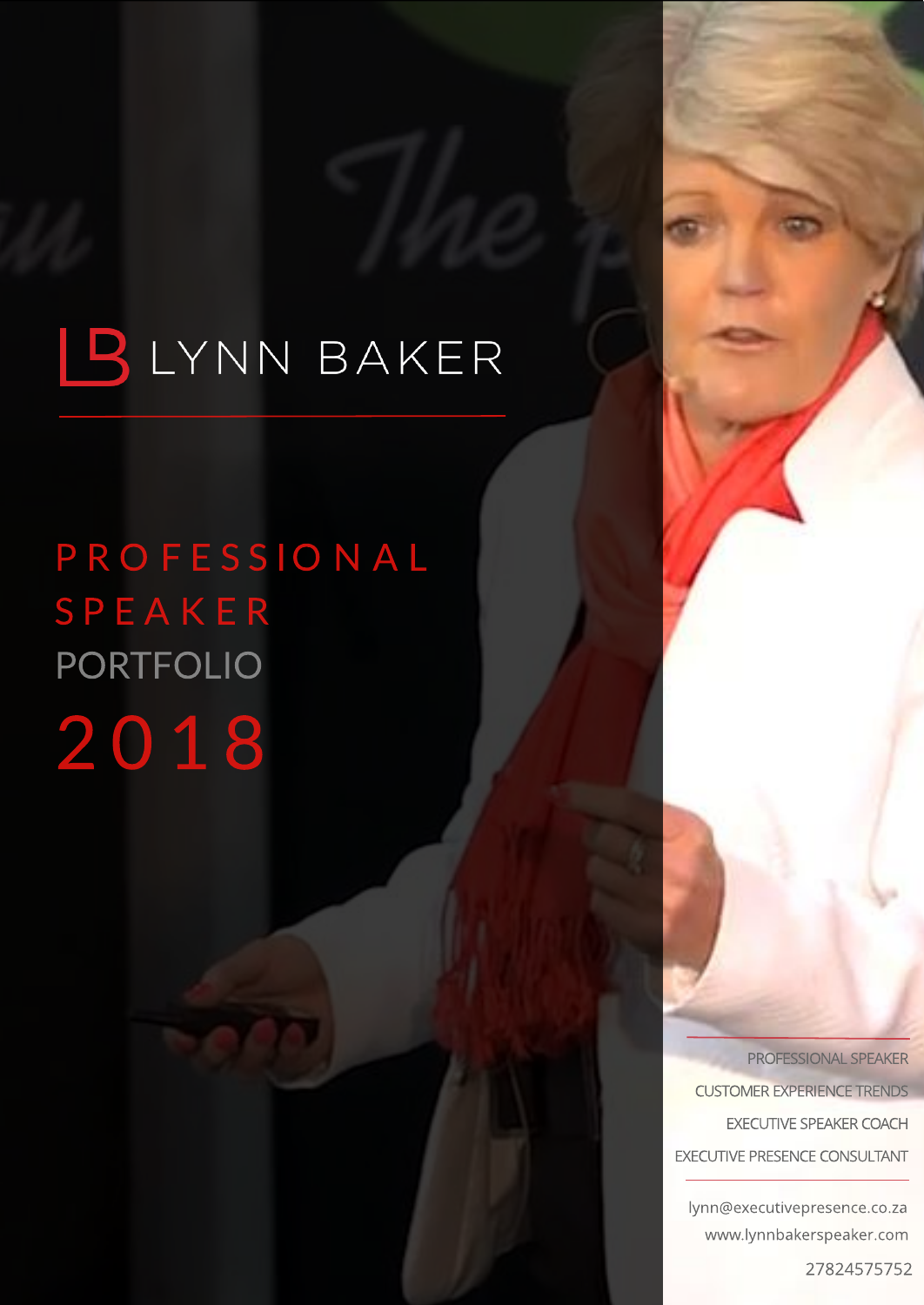### CUSTOMEREXPERIENCE- MOMENTSOF MAGIC !

A presentation designed to inspire audiencesat all levelsof an organisation, discover how they can contribute more to improving the Customer Experience.

**?Inaworldwherecompetitionisfierceandmanybusinessesoffer similar productsandservices, CustomerExperienceisthekeyto competitivedifferentiation?**

It is a well-known fact that the most successful businesses in the world are focusing on driving a better experience to increase sales, decrease churn and improve customer loyalty.

The million dollar question is; what are they doing, how are they doing it and how can we implement some of their success strategies into our businesses to do the same.

During her presentation entitled 'Customer Experience - Moments of Magic' Lynn shares valuable stories, shows dynamic video footage and delves into successful cx campaigns to illustrate how companies like Amazon.com, Disney, BMW and others are using experience to get the attention and increase the loyalty of todays tech savvy and sophisticated customers.

Customer Experience is the hottest topic around, but understanding what it is,where to start and how to capitalise on the opportunitiesCX presents,can be confusing and daunting. During this presentation, Lynn cuts to the crux of customer experience and shares valuable hints and tips on what is acknowledged to be key in differentiating your business in the future.

- What is Customer Experience?
- What are the current trends in Customer Experience?
- How are the best businesses in the world using CX to drive sales?
- Understanding the needs of todays customer
- Capitalising on the Customer Buying Cycle to increase sales
- Balancing technology & humanization Employee engagement

If you're looking to inspire your employees to reconsider how they are contributing to an exceptional customer experience, then book this presentation for your next conference, sales meeting or corporate event.

[PROFESSIONALSPEAKER](http://www.executivepresence.co.za) **CUSTOMER EXPERIENCE TRENDS** EXECUTIVE SPEAKER COACH EXECUTIVE PRESENCE CONSULTANT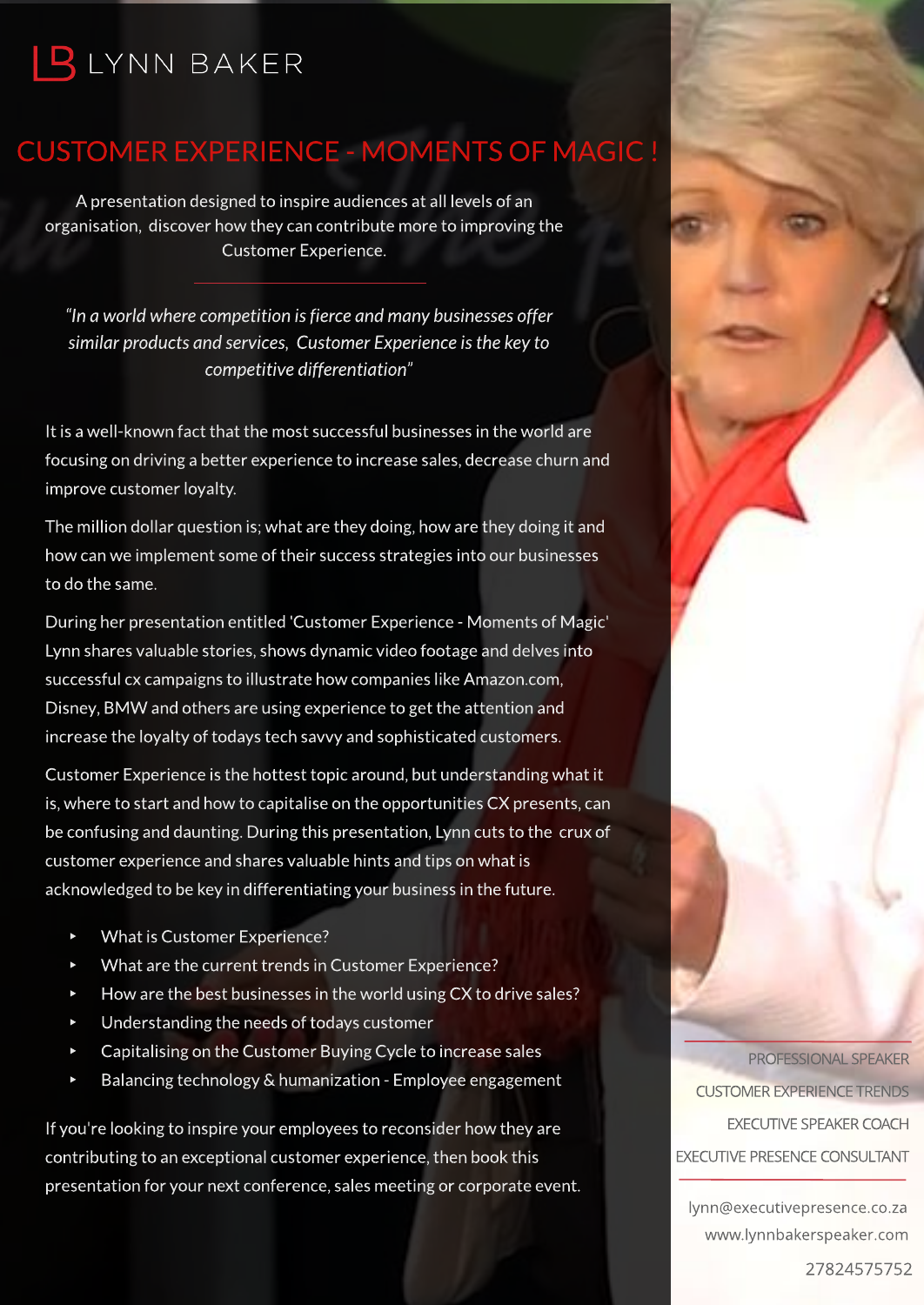### CUSTOMEREXPERIENCEBY DESIGN!

A presentation designed to cut though the complexity of customer experience and assist the audience to identify the key drivers that create a better customer experience.

Customer experience is key to creating competitive differentiation into the future and yet; the concept of customer experience and its implementation remain a mystery to many.

During this fast paced, visually stimulating and inspiring presentation, Lynn explains the difference between merely delivering customer service and driving customer experience. She shares valuable insights into CX trends and how the best businesses in the world such as Amazon.com, Starbucks, Uber, BMW and others are using customer experience to increase sales, decrease churn and drive loyalty.

Customer experience is not just a new marketing campaign; it's an innovative business model that strategically places the customer at the centre of everything the business does. Shifting a traditional business model to that of a customer first model is both exciting and challenging, as it requires a dramatic shift in thinking on behalf of management, as well as employees. It requires the business to move from purely driving profit to driving customer satisfaction; from pushing products and services onto customers to pulling them in as partners; to change the way success is measured purely on numbers to measuring customer satisfaction, retention and loyalty. More importantly, leadership needs to change their view of employees as resources to valuing them as investments, as employee engagement is the critical element in a CX strategy that holds it all together.

Customer Experience doesn't just happen, it must be designed!

Creating a successful customer experience strategy requiresthe whole organisation to understand and focus on driving the 6 key elements of a cx strategy,which are covered during the presentation:-

|                                                                            | <b>DISCOVER</b> customer wants & needs                 |  | (Voice of the Customer)    |
|----------------------------------------------------------------------------|--------------------------------------------------------|--|----------------------------|
|                                                                            | <b>DESIGN</b> the ideal experience                     |  | (Customer Journey Mapping) |
| <b>DIFFERENTIATE</b> value offering from competitors (Competitor Analysis) |                                                        |  |                            |
|                                                                            | <b>DEVISE</b> systems to support the experience        |  | (Customer Engagement)      |
| <b>DEVELOP</b>                                                             | people to enhance the experience (Employee Engagement) |  |                            |
| DEEP DIVE DATA to define successes & failures<br>(Smart Data Analytics)    |                                                        |  |                            |

PROFESSIONAL SPEAKER CUSTOMER EXPERIENCE TRENDS EXECUTIVE SPEAKER COACH EXECUTIVE PRESENCE CONSULTANT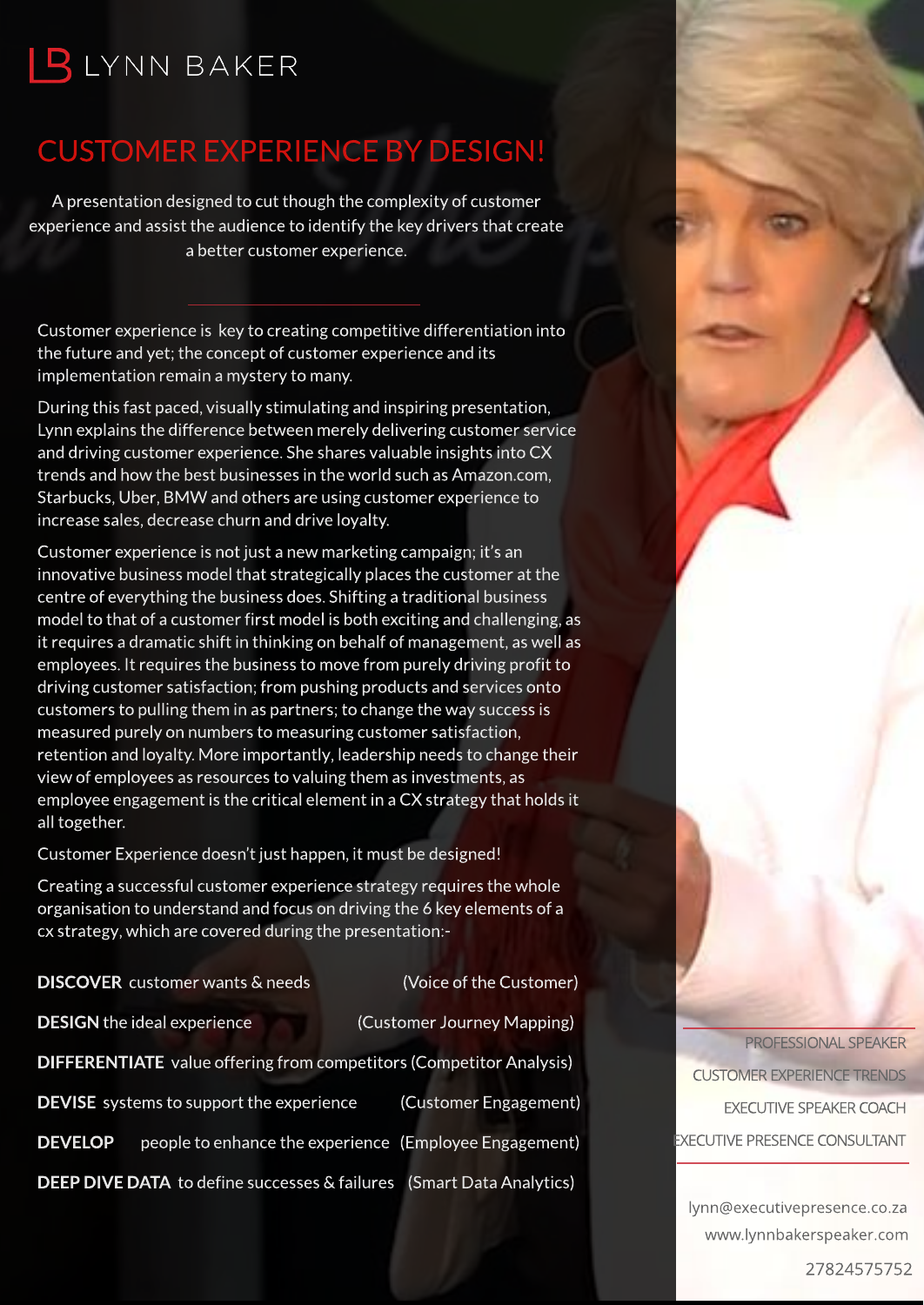### **CUSTOMER EXPERIENCE - MIND THE GAP**

**Bridging the gap between management vision and employee engagement in the delivery of customer experience**

Companies around the world are focusing on driving a better customer experience to increase sales, improve customer satisfaction and manage customer retention.

In line with this trend, Management teams have spent hundreds of hours designing customer experience strategy; only to find a huge disconnect between management vision and employee delivery, causing many customer experience strategies to fail. It is not necessarily that employees don't want to deliver an improved experience, it is often merely a lack of understanding of the concept, with employees seeing it as just another marketing campaign. What's become clear, is that without a clear explanation of the cx vision to employees, engagement will inevitably to fail.

Employee Engagement is critical to the success of a cx strategy and leadership are looking for innovative ways to encourage employees to deliver an improved experience.

The 5 keys to increasing employee engagement in a cx strategy are: Information clearly explain the reason **why**for the cx campaign; Instruction - explain how employees are expected to deliver on it; Inspire employees by connecting them with the company vision and values; **Involve** employees as much as possible in the design, delivery and measurement of cx strategies and finally, **Incentivise** employees - show them how their contribution will make a difference. (Ref Temkin Group).

In line with the above, Lynn Baker a successful business woman and speaker on customer experience who recently attended the Disney Customer Experience Summit 2018 in USA, has designed a presentation aimed at 'bridging the gap' between strategic intent and the delivery of customer experience by employees at all levels.

Lynn explains the difference between customer service and customer experience. She shares fascinating stories with dynamic video footage of how the best companies in the world including Disney, Amazon.com; The Ritz Carlton and others are using customer experience to drive sales, increase customer satisfaction and improve customer loyalty. More importantly, she challenges every member of the audience to consider how their role impacts the current customer journey and what they could do in future to add more value. Just imagine if every employee focused a little more effort on their role in the customer journey, how substantially the customer experience would improve!

PROFESSIONAL SPEAKER **CUSTOMER EXPERIENCE TRENDS** EXECUTIVE SPEAKER COACH EXECUTIVE PRESENCE CONSULTANT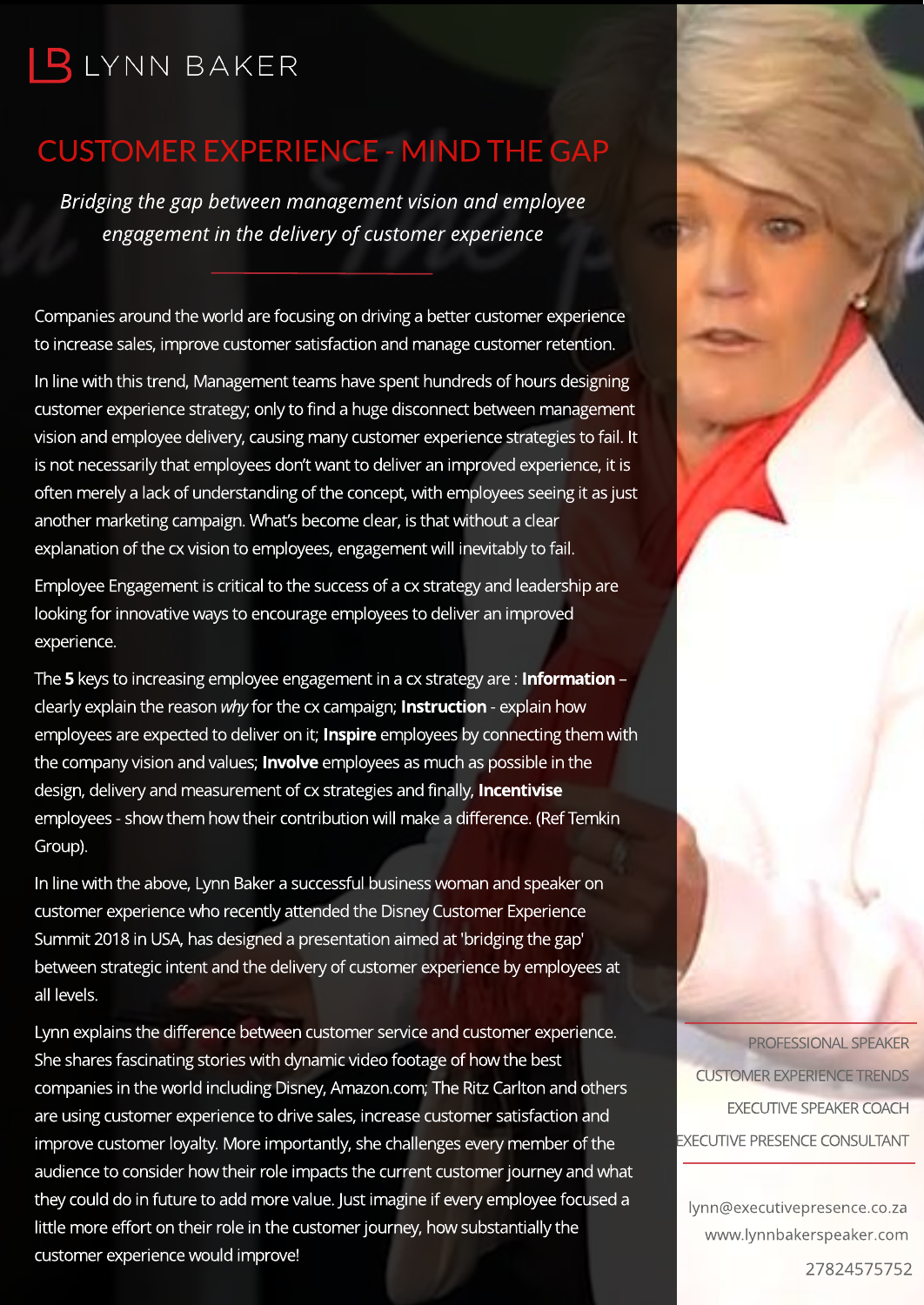# TEST IM ON IALS

"A total winner. Such an inspiration. It was short, sweet, simple, yet FREAKING DYNAMIC!"

"Loved Lynn's talk, customer experience is the only way to go for the future!

?What aninspiration!!!?

"Great, inspiring talk to end off the week, which provided some insights on how to implement what was discussed at the start of the week."

"The talk was both inspirational and motivational and opened up better avenues to achieving ultimate consumer satisfaction"

#### PFIZER SALES CONFERENCE - 2017

?Nedbank Insurancerecently invitedLynntoaddress thetop Management team at a strategy session. The brief was very extensive; we wanted as much insight as possible into the world of Customer Experience and we needed to understand who is getting it right both internationally and locally, across multiple industries. We were particularly interested to know what insurance companies are doing in response to ever-changing consumer needs and what we could do to become world class providers of Customer Experience.

Lynn grabbed the opportunity and clearly landed the CX message we needed to hear. We were very grateful for the research she had done into our industry and the insights shared.Lynn's presentation was on point and culminated in much debate and food for thought for the duration of our strategy session".

#### **CLAIRE ANDERSSEN**

Marketing Manager: Brand and Events | Nedbank Insurance | Nedbank Group

Lynn, the feedback from your 'Customer Experience - The Key to Competitive Differentiation' presentation at the XL Travel Conference recently has been incredible and there are very many management delegates still waxing lyrical about your session.

Not many Speakers in this world, if any, can say they were interrupted by a high profile figure like PravinGordhanand still came back to get gushing compliments regarding their address.

#### NIGELKING

Strategic Development Manager - XL Travel Head Office October 2017

Lynn Baker wast the keynote speaker at Nedbank's annual celebration of International Customer Service Day (04 October 2017), as well as one of Nedbank's Quarterly Client Experience Round Table sessions (August 2017). Lynn's presentations hugely contributed in making both these events impactful and memorable. Both from a content and from a professional speaker perspective. She succeeded in capturing the attention of the audience's through the globally representative stories and examples. Lynn also challenged the business to rise to the challenge of taking Client Experience up a few notches in order to improve on the already remarkable work that it has embarked on, by delivering consistent Delightful Client Experiences and using Client Experience as a differentiator amongst avid competitors.

#### AMELIA BOTHA

Head: Client Experience Management Retail Nedbank Limited

[PROFESSIONALSPEAKER](http://www.executivepresence.co.za) **CUSTOMER EXPERIENCE TRENDS** EXECUTIVE SPEAKER COACH EXECUTIVE PRESENCE CONSULTANT